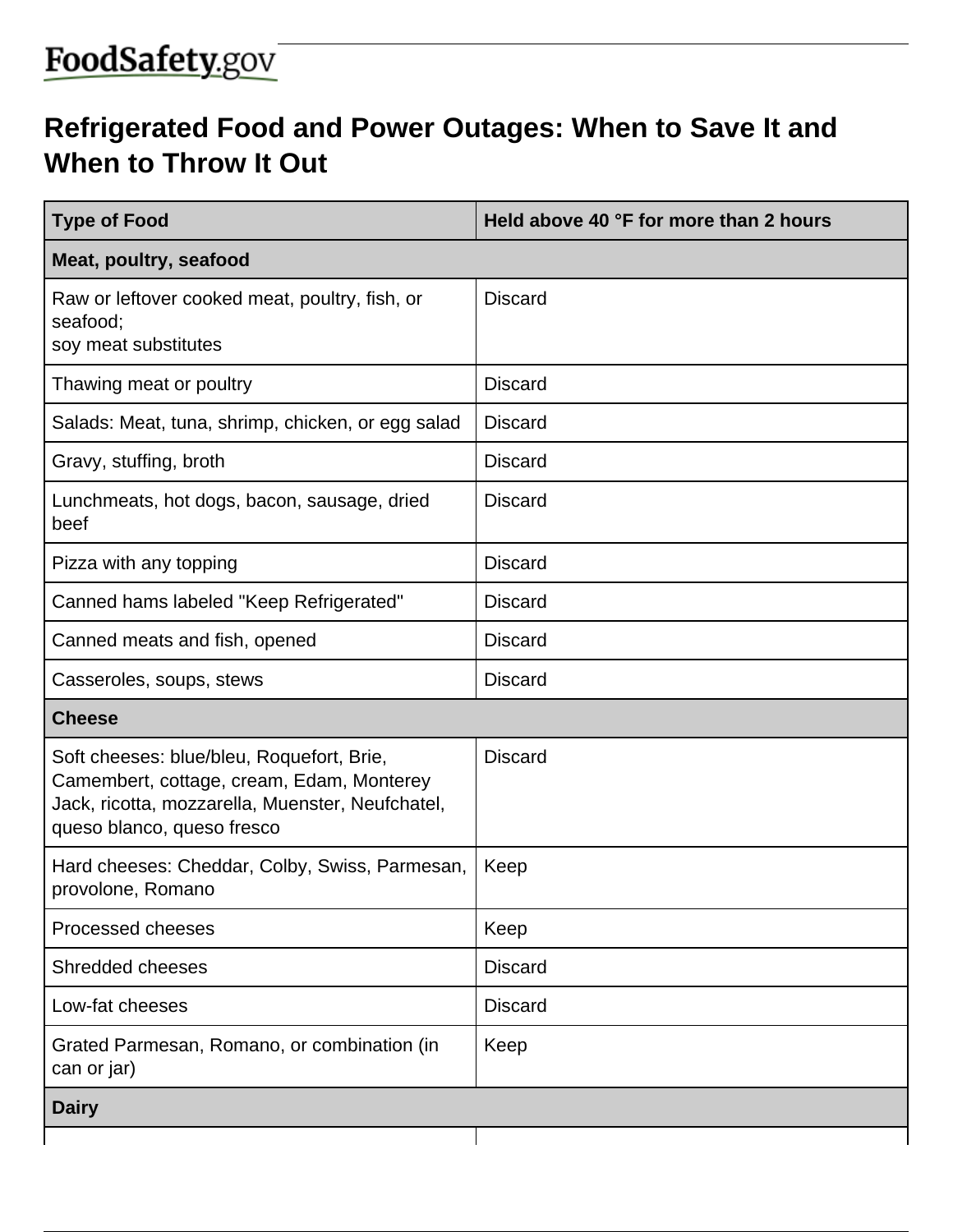| <b>Type of Food</b>                                                               | Held above 40 °F for more than 2 hours                          |  |
|-----------------------------------------------------------------------------------|-----------------------------------------------------------------|--|
| Milk, cream, sour cream, buttermilk, evaporated<br>milk, yogurt, eggnog, soy milk | <b>Discard</b>                                                  |  |
| Butter, margarine                                                                 | Keep                                                            |  |
| Baby formula, opened                                                              | <b>Discard</b>                                                  |  |
| <b>Eggs</b>                                                                       |                                                                 |  |
| Fresh shell eggs, eggs hard-cooked in shell, egg<br>dishes, egg products          | <b>Discard</b>                                                  |  |
| Custards and puddings, quiche                                                     | <b>Discard</b>                                                  |  |
| <b>Fruits</b>                                                                     |                                                                 |  |
| Fresh fruits, cut                                                                 | <b>Discard</b>                                                  |  |
| Fresh fruits, uncut                                                               | Keep                                                            |  |
| Fruit juices, opened                                                              | Keep                                                            |  |
| Canned fruits, opened                                                             | Keep                                                            |  |
| Dried fruits, raisins, candied fruits, dates                                      | Keep                                                            |  |
| Sliced or shredded coconut                                                        | <b>Discard</b>                                                  |  |
| <b>Sauces, Spreads, Jams</b>                                                      |                                                                 |  |
| Opened mayonnaise, tartar sauce, horseradish                                      | <b>Discard</b><br>(if above 50 $\degree$ F for more than 8 hrs) |  |
| <b>Peanut butter</b>                                                              | Keep                                                            |  |
| Jelly, relish, taco sauce, mustard, catsup, olives,<br>pickles                    | Keep                                                            |  |
| Worcestershire, soy, barbecue, hoisin sauces                                      | Keep                                                            |  |
| Fish sauces, oyster sauce                                                         | <b>Discard</b>                                                  |  |
| Opened vinegar-based dressings                                                    | Keep                                                            |  |
| Opened creamy-based dressings                                                     | <b>Discard</b>                                                  |  |
| Spaghetti sauce, opened                                                           | <b>Discard</b>                                                  |  |
| Bread, cakes, cookies, pasta, grains                                              |                                                                 |  |
| Bread, rolls, cakes, muffins, quick breads, tortillas                             | Keep                                                            |  |
| Refrigerator biscuits, rolls, cookie dough                                        | <b>Discard</b>                                                  |  |